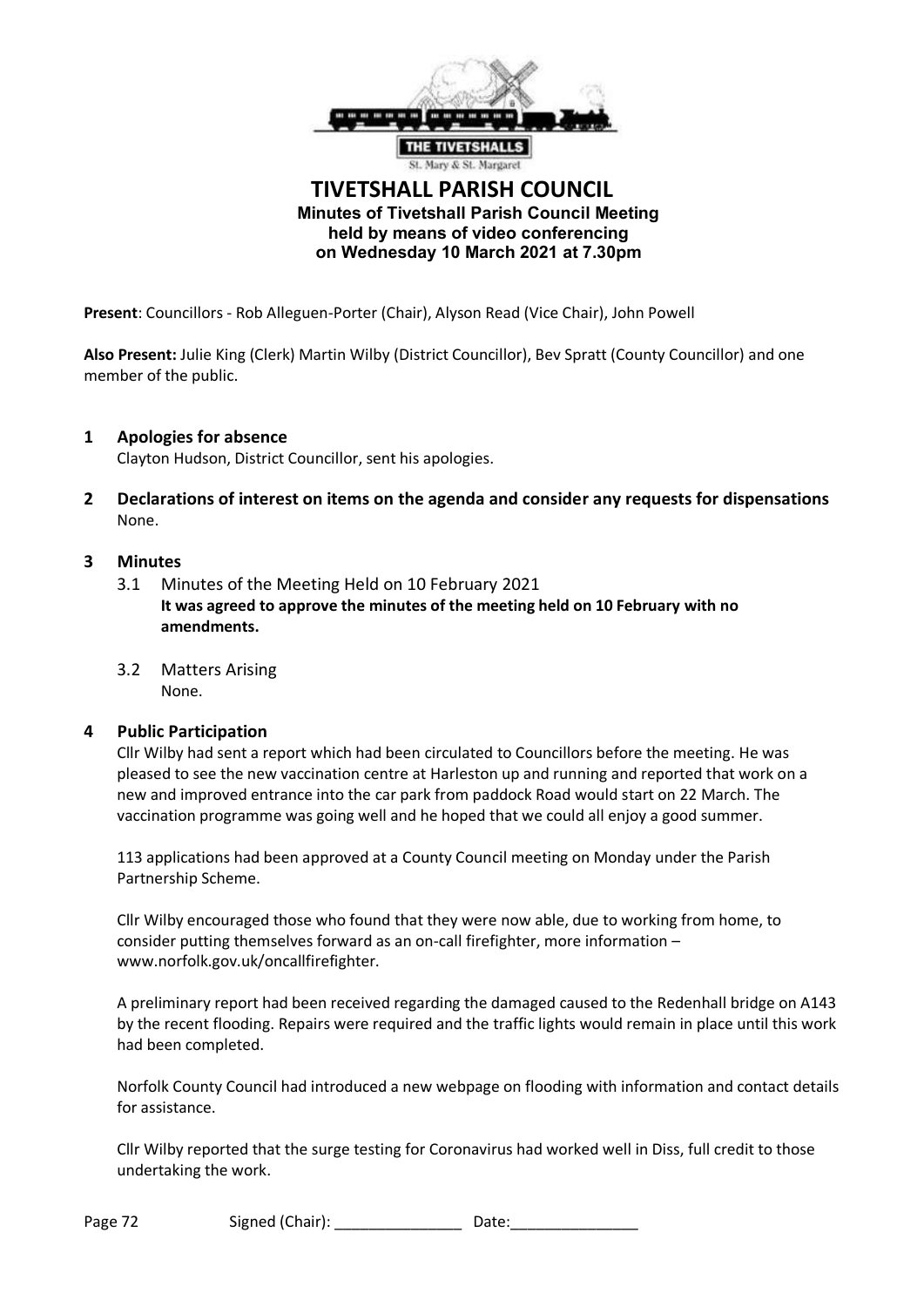Finally, he said that the South Norfolk Help Hub continued to take calls and offer assistance - 01508 533933.

Cllr Spratt spoke of a meeting regarding flooding which had been held the previous week and identified John Pennell, Nick Tupper and Graham Bygrave as contacts for anyone requiring assistance. He was keen that action was taken and not just policy formed.

Pre-application work on plans for the Long Stratton by-pass was progressing well with an application expected to be submitted in May.

He was pleased to see the number of pupils at Tivetshall Primary School had increased to 24 and it was hoped that this would increase further with the new intake in September. He thanked teachers and parents for their work during a difficult time.

Finally, Cllr Spratt said that he had been disappointed that the County Council had agreed to a 4% increase in Council Tax at a time when many were struggling financially.

Barry Duffy introduced himself as the Conservative Party candidate for the forthcoming County Council elections. Cllr Read said that she would be standing at the Labour Party candidate and Cllr Spratt confirmed that he would be standing as an independent candidate.

# **5 Parish Clerk**

5.1 Locum Clerk

**It was agreed to appoint Julie King as Locum Clerk until a substantive clerk could be appointed at a rate of £17.50 per hour plus mileage.**

5.2 Recruitment of Substantive Clerk

There had been no applications, **it was agreed to extend the deadline by one month and to review again at the next meeting.** Enquiries would be made with regards to adverting to parents thought the school.

# **6 Co-option of Councillors**

**It was agreed to have a 'stall' at the forthcoming Village Hall Craft Fayre on 22 May to promote the work of the Council and to try and recruit new councillors.**

# **7 Report from Clerk and councillors**

7.1 Clerk's report

Julie King had taken over from Rosie Riches from 1 March 2021. Discussion took place regarding the content of future clerk's reports.

# 7.2 Handyman's report

**It was agreed to include a section in the Clerk's report that detailed work undertaken by the Handyman during the previous month.**

#### 7.3 Councillor Report

A parishioner had raised concern regarding a business using roadside advertising in the parish. This would be referred to planning enforcement.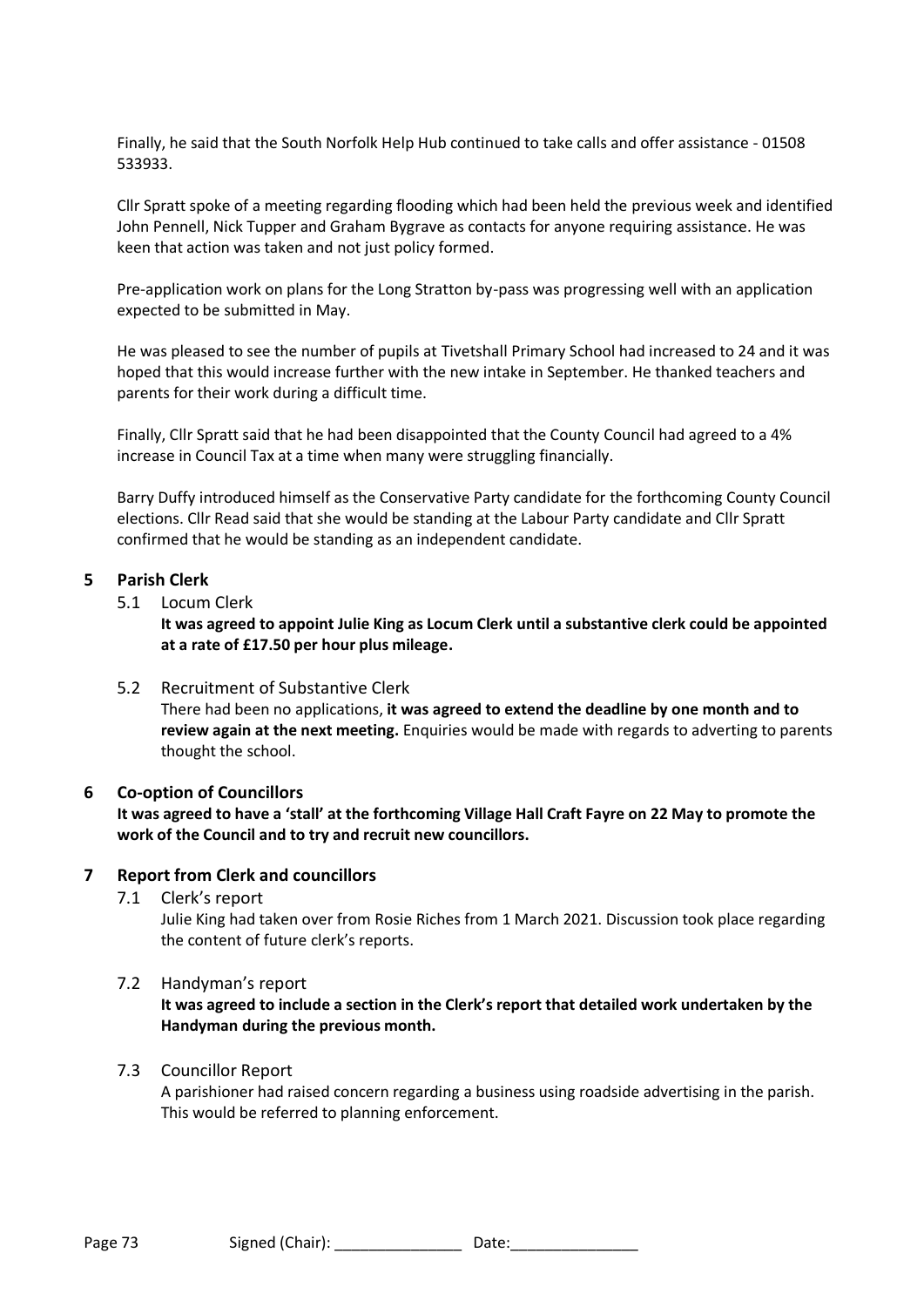# **8 Handyman Tasks**

The Handyman had produced a list of outstanding tasks, **it was agreed that all the tasks should be carried out as time and weather permitted.** Cllr Alleguen-Porter would liaise with the Handyman. Consideration was given to the Handyman's contractual hours and holiday pay. **It was agreed to amend the hours (with the Handyman's agreement) to four hours per month and to pay the holiday accrued since the beginning of the contract.** Holiday accrued would be calculated and advised quarterly.

Consideration was given to paying the Handyman through the Parish Council for work being undertaken at the Village Hall, it was agreed that the Village Hall should be invoiced by the Handyman for this work.

# **9 Village Hall Report**

The painting of the lower half of hall along with the outstanding parts of the new woodwork on the stage would be undertaken. A trade account had been set up with CTS enabling a 10% discount for purchases for the hall. The new kitchen had been ordered and paid for, with additional grants still being sought and donations requested via the Cock Crow magazine, it was due to be fitted in July with a big 'launch event' planned for September.

A craft fair was planned for 22 May, this would be an outside event to include a farmers' market and takeaway refreshments. The Neighbourhood Plan Steering Group and the Parish Council would both have information stalls.

The Parish Council files were being stored in a locked cupboard at the hall and a car that had been parked in the car park for several weeks had been reported to the police.

Consideration was given to locking the car park gates but since the car had been parked there and with the regular takeaway food vans using the car park, **it was agreed that this was difficult at the current time.**

# **10 Neighbourhood Plan**

10.1 Progress to date

The household survey had been distributed and around 25-30 had been returned to date. There had been an article in the Eastern Daily Press and Cllr Read would be doing an interview on Heart Radio on 22 March.

The housing needs assessment had been completed and work on the design codes was progressing.

10.2 Finance to date

The Clerk would liaise with the Neighbourhood Plan team regarding the current financial position.

# 10.3 Eastern Community Homes Online Event

This was noted, it was not possible for anyone to attend at this stage.

# **11 Flooding Mitigation for Properties and Highways**

Landowners had been written to and one in particular had responded instantly, a letter of thanks would be sent. Concern was expressed regarding clearing of pipes under field accesses. Councillors would work on mapping land ownership in the parish. **It was agreed that a reminder to keep ditches clear would be sent to landowners in September.**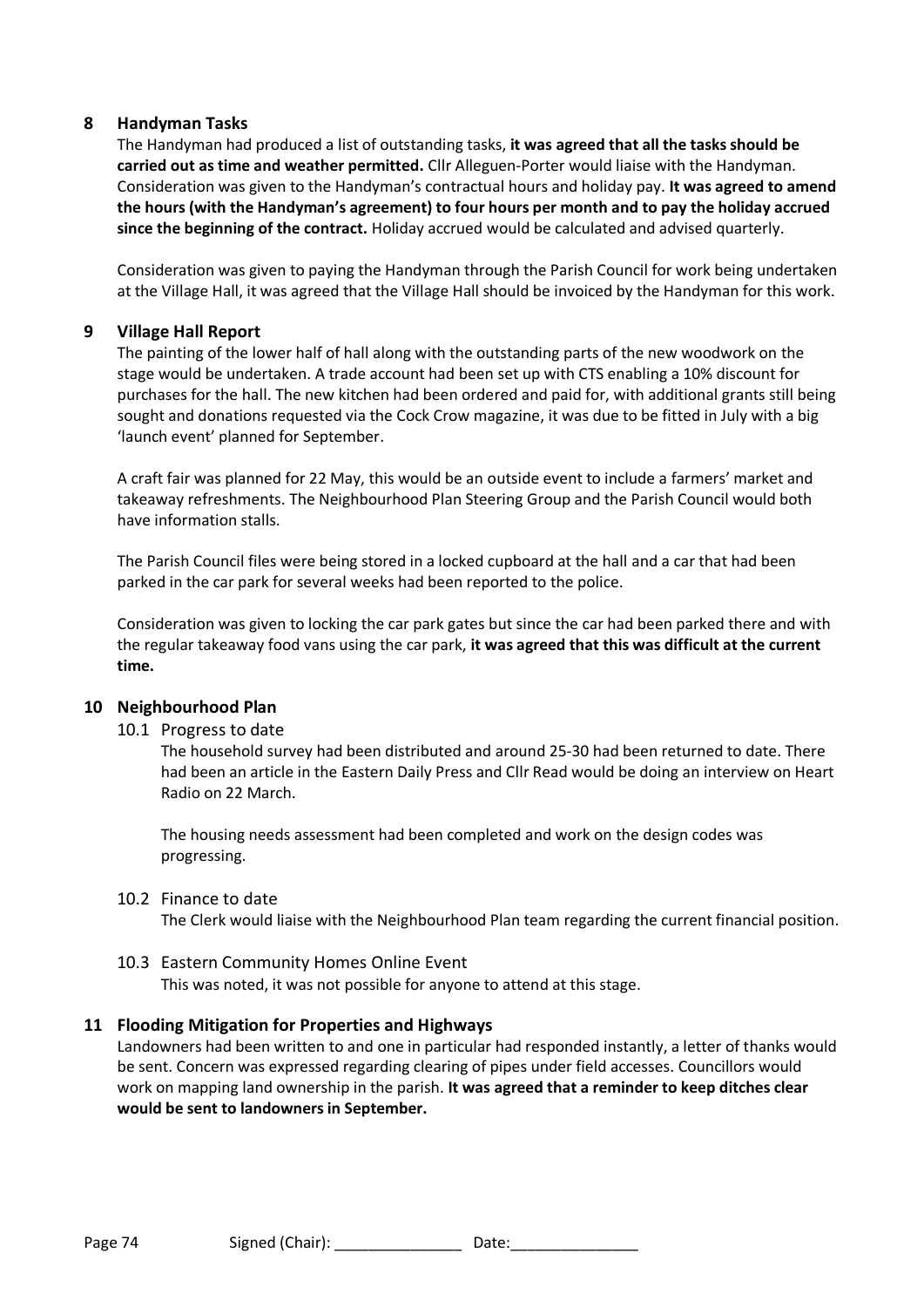# **12 Allotments**

Councillors noted that there had been considerable effort to try to obtain land for allotments but that none had been forthcoming. **It was agreed to notify those who had expressed interest in an allotment that so far it had not been possible to obtain the necessary land, that private allotments with the owner of the Old Ram Public House might be possible and that the Parish Council would keep the issue under review particularly if there were any plans for future development.**

### **13 Playing Field Lease**

It was noted that the current lease expired in 2022. **It was agreed to open negotiations with the landowners** and Cllr Alleguen-Porter would look in the filing cabinet for details of the current lease.

## **14 SAM 2 Speed Device**

The most recent data from The Street, northbound had been circulated, the highest speed recorded was 39mph and the report had been sent to Diss Police. However, it was noted that only 10 days' worth of data had been recorded. Burston had encountered a similar problem the previous month before and would be monitoring the situation during the current month. The supplier had been contacted and it was possible that this was a battery issue.

## **15 Highway Issues**

Several highway issues were identified, **it was agreed to collate these**

## **16 Greater Norwich Local Plan Regulation 19 Consultation**

Councillors voiced concern that ecology and environmental issues weren't and hadn't in the past been given enough emphasis, **it was agreed to respond accordingly, a suitable response would be drafted by Cllr Read and circulated before being submitted.** 

# **17 Council's Response to the Death of a Senior Royal**

Consideration was given to the Council's response. It was noted that the Parish did not have a flag pole and that the appropriateness of a book of condolence would depend on covid-19 restrictions. **It was agreed to coordinate with the church and to add an appropriate message to the website, when the need arose.**

## **18 Annual Parish Meeting**

**It was agreed to hold the Annual Parish Meeting on Wednesday 5 May via Zoom** with the Annual Meeting of the Parish Council on Wednesday 12 May.

#### **19 Play Area Signage**

**It was agreed to order two signs, indicating that the equipment was suitable for children up to the age of 12 years and detailing how to report incidents or damaged equipment.** 

**It was agreed to suspend Standing Orders to allow the meeting to continue beyond the prescribed two hours.**

#### **20 Village Gateways**

It was noted that these would be installed in the next financial year and that the Parish Council had agreed to use some of its Community Infrastructure Levy money to fund their 50% share.

#### **21 Backing up of Council Data**

Consideration was given to backing up of the data on the Parish Council's laptop. **It was agreed that Cllr Powell would purchase a removable hard drive to be used to back up the data up to a cost of £100.**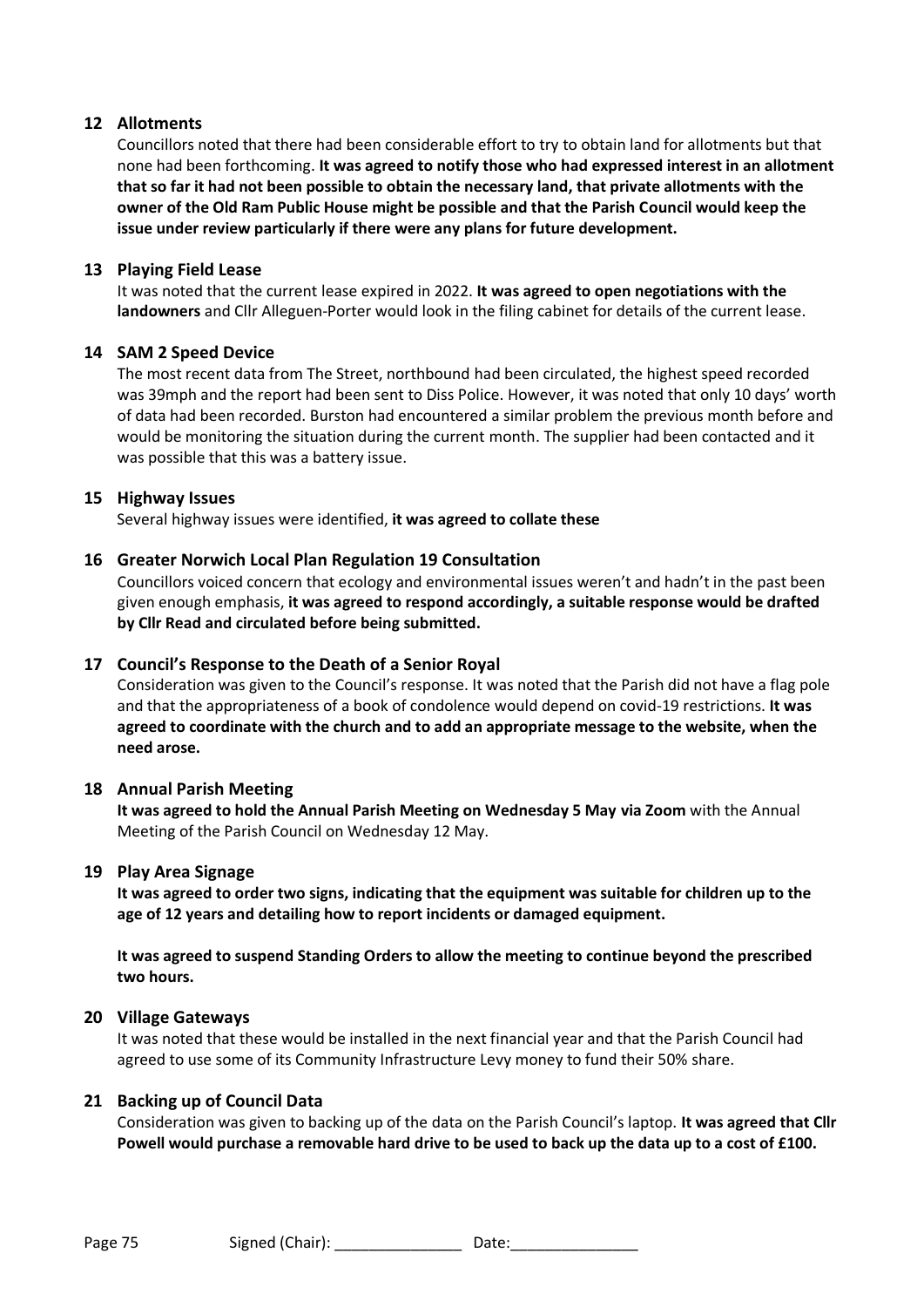# **22 BOAT (bridleway open to all traffic) 36**

There was no current update.

# **23 Tree Preservation Orders (TPOs)**

It was noted that there were a number of significant trees in the parish which weren't currently protected. **It was agreed to investigate the process and ascertain any costs involved.**

## **24 Planning**

24.1 2021/0322 & 2021/0323 – The Old Ram, Ipswich Road – Installation of replacement signage to include one externally illuminated panel to existing post, 2xnon-illuminated amenity boards, one set of sign written letter/logo, one lantern and 3 post mounted car park directional signs

It was noted that these appeared to be like for like replacements and there would not be an obstruction to Highway. **It was agreed to recommend approval.**

- 24.2 2021/0292 Rosemary Cottage, Hales Street Erection of detached double garage to side of dwelling **It was agreed to recommend approval.**
- 24.3 2021/0396 Elm Tree Farm, School Road Proposed access to driveway to serve permitted residential dwellings **It was agreed to recommend approval.**
- 24.4 2021/0397 Elm Tree Farm, School Road Proposed change of use of agricultural land to residential curtilage for permitted dwellings **It was agreed to recommend approval.**

#### **25 Correspondence**

**It was agreed that the Clerk would circulate email correspondence on a Monday and Thursday to councillors.**

## **26 Finance**

- 26.1 Balance of Accounts and Bank Reconciliation This had been circulated and was agreed.
- 26.2 Receipts Since the Last Meeting None

# 26.3 Payments Made Since the Last Meeting

| R Riches              | <b>Salary February</b>        | £836.11                             |
|-----------------------|-------------------------------|-------------------------------------|
| G Hill                | Salary February               | £33.44                              |
| 26.4 Payments         |                               |                                     |
| <b>HMRC</b>           | Tax & NI                      | £169.61                             |
| R Riches              | Expenses - Zoom & mileage     | £27.89                              |
| <b>Hussey Knights</b> | Printing (neighbourhood plan) | £105.00                             |
| G Hill                | <b>Salary March</b>           | amount to be confirmed in line with |
|                       |                               | discussion under item 8             |